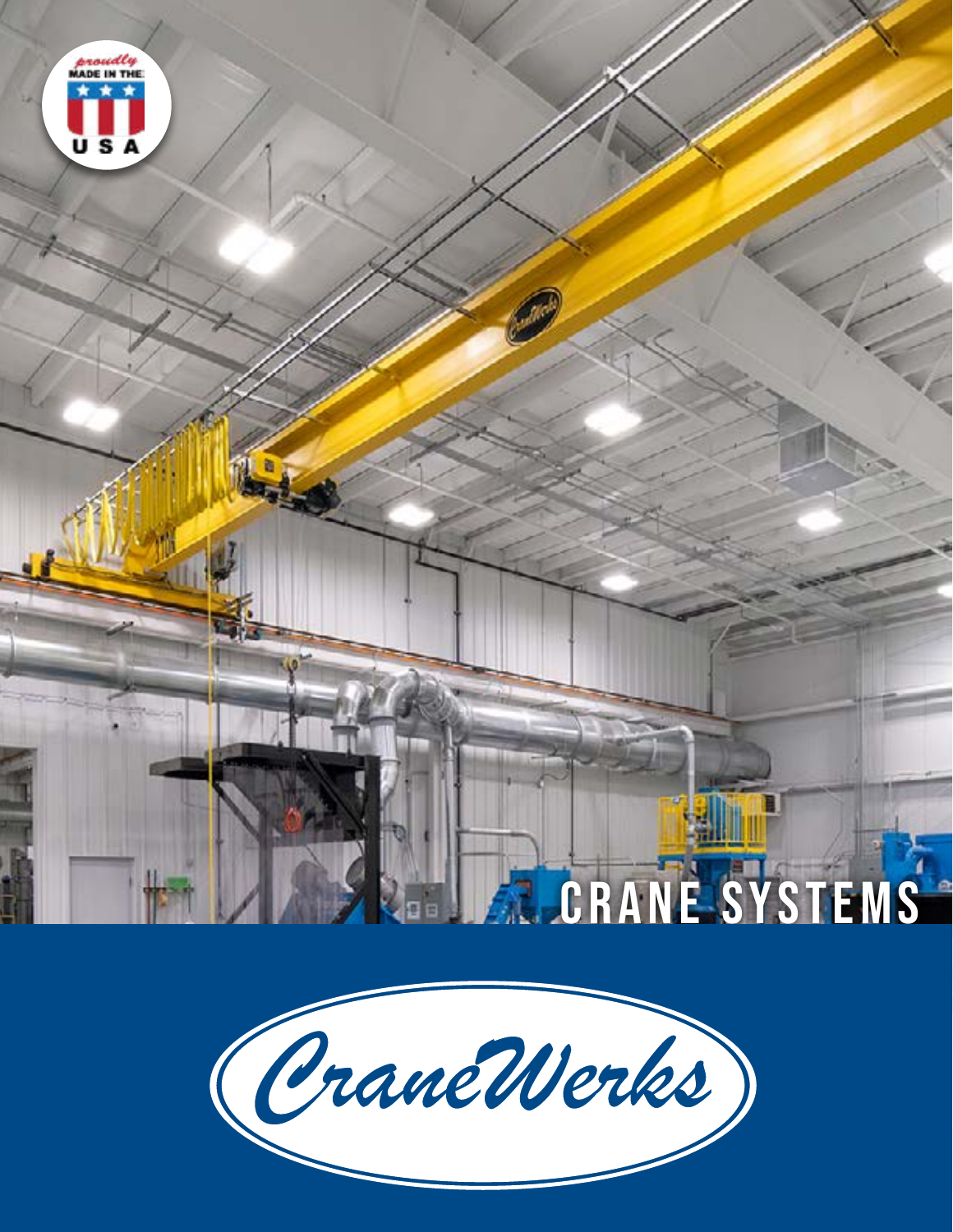

#### we eat, drink and sleep this stuff

**CRANEWERKS WAS FOUNDED** in 1997 with the idea of leveling the playing field in a US material handling market dominated by huge overseas corporations. By establishing a national network of partner dealerships, CraneWerks was able to buy in volume, restoring competitiveness to small and mid-level American companies in the space. In the decades since, we've maintained our edge by never becoming complacent and never losing faith in the idea that the label "Made in the USA" should always stand for superior quality and craftsmanship ...that it should never be anything less than be a source of pride.

# Bridge Cranes



# **UNDERHUNG**

High versatility for cranes typically up to 10 tons



# Top Running

Greater capacities and hook height than underhung



# Double Girder

Highest capacities, max hook height

# Industries served



**AUTOMOTIVE** 





**APFR** 



locomotive Manufacturing







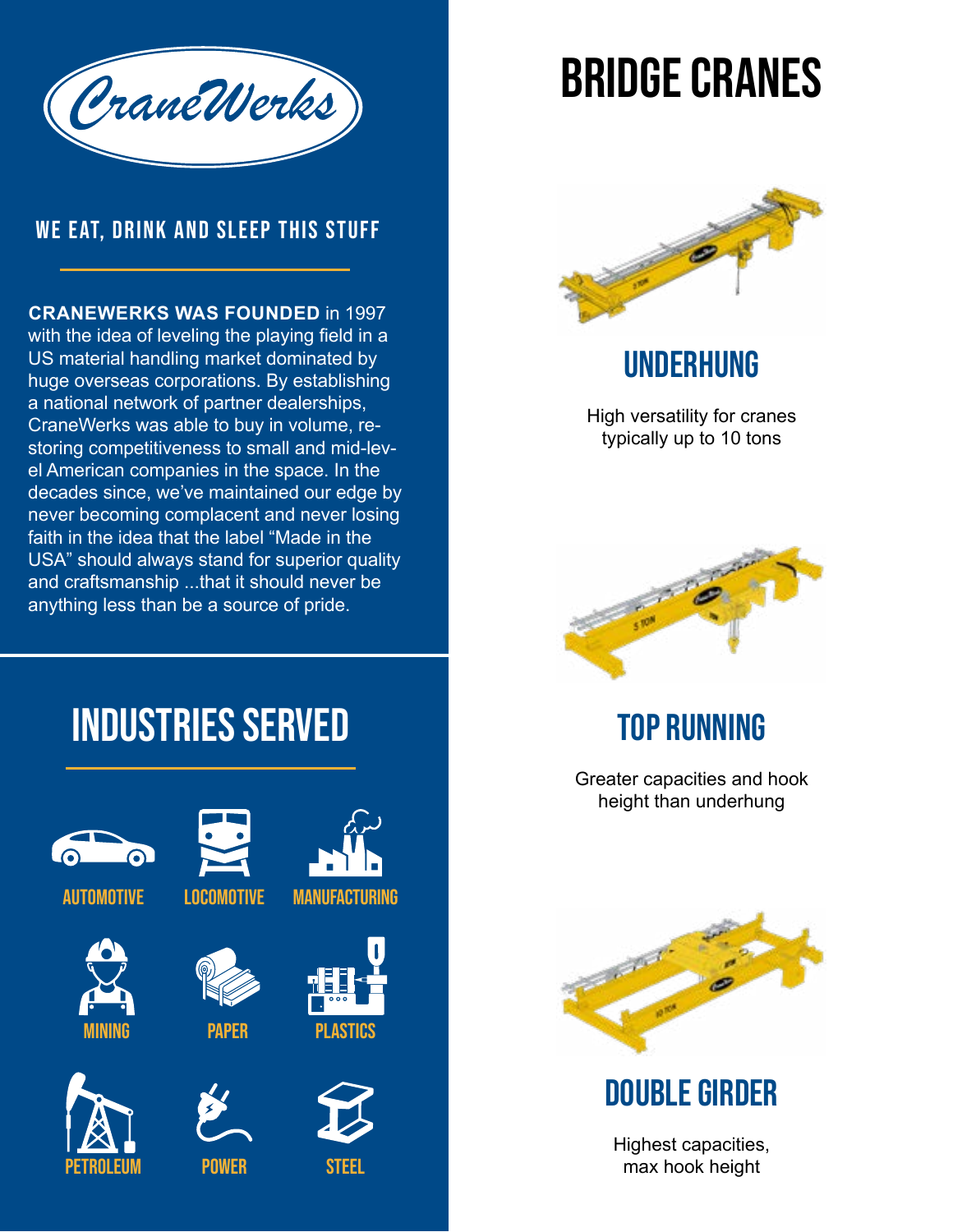# Ceiling-Mounted Runway System

- Direct mount to ceiling truss
- Hanger suspension



# **FREESTANDING** Runway System

Existing building structure must be designed to handle new crane system.



SIVETEMS Top Running Crane Systems **CRANE BUNNING** È



Underhung Crane Systems

UNDERHUNG CRANE SYSTEMS

- Pre-engineered for faster delivery
- Bolt-together construction
- Ships complete with electrification, all hardware and anchor bolts
- 
- Modular design for easy relocation<br>• All monorail systems are designed to AISC specifications





- Pre-engineered for quick delivery
- Bolt-together construction
- Easy installation
- Ships complete with electrification, all hardware and anchor bolts
- Modular design for easy relocation
- All runway systems are designed to AISC specifications





### Freestanding and ceiling-mounted monorail systems



- 
- 
- 
- 





FREESTANDING RUNWAY SYSTEM SEMI-FREESTANDING RUNWAY SYSTEM

• Pre-engineered for faster delivery

• Easy installation

• Ships complete with electrification and all hardware • Modular design for easy relocation

• All runway systems are designed to AISC specifications

# S Monorail Systems **NELSAS ORAL NON**

DEVICES lifting devices Œ **NILE** 

Header-braced runway system



Lifting beam





Fixture Storage Cart

Custom Fork Attachments





custom motorized lifters



Engine Block Lifter

Custom lifters Lifting magnets Spreader beams Turnover devices

Coil lifters Sheet lifters Roll lifters Drum handling Bag lifters Pallet lifters Rotating hook blocks Vacuum lifters